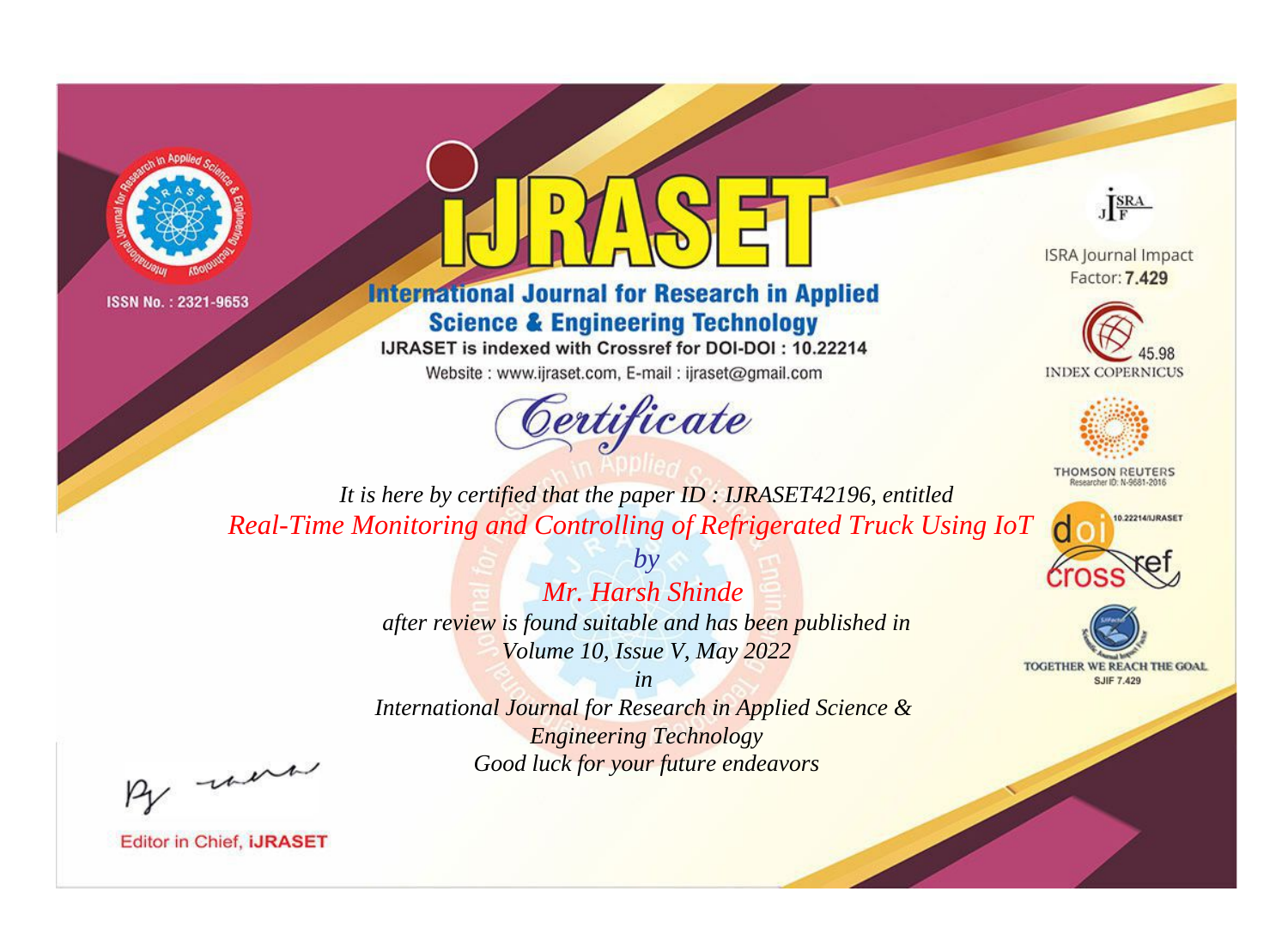



**International Journal for Research in Applied Science & Engineering Technology** 

IJRASET is indexed with Crossref for DOI-DOI: 10.22214

Website: www.ijraset.com, E-mail: ijraset@gmail.com



JERA

**ISRA Journal Impact** Factor: 7.429





**THOMSON REUTERS** 



TOGETHER WE REACH THE GOAL **SJIF 7.429** 

*It is here by certified that the paper ID : IJRASET42196, entitled Real-Time Monitoring and Controlling of Refrigerated Truck Using IoT*

> *Mr. Rohan Patel after review is found suitable and has been published in Volume 10, Issue V, May 2022*

*by*

*in* 

*International Journal for Research in Applied Science & Engineering Technology Good luck for your future endeavors*

By morn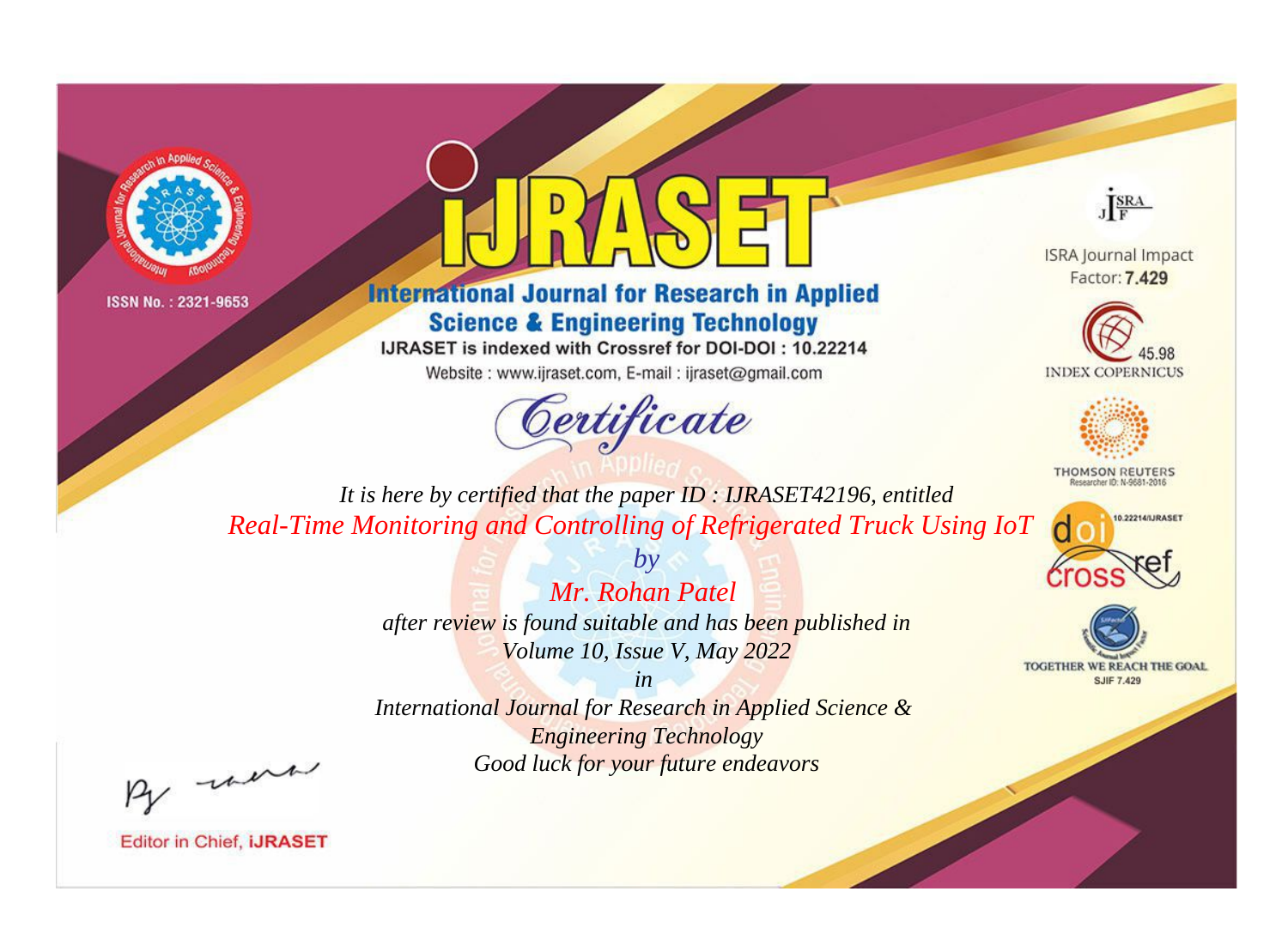



**International Journal for Research in Applied Science & Engineering Technology** 

IJRASET is indexed with Crossref for DOI-DOI: 10.22214

Website: www.ijraset.com, E-mail: ijraset@gmail.com



JERA

**ISRA Journal Impact** Factor: 7,429





**THOMSON REUTERS** 



TOGETHER WE REACH THE GOAL **SJIF 7.429** 

*It is here by certified that the paper ID : IJRASET42196, entitled Real-Time Monitoring and Controlling of Refrigerated Truck Using IoT*

> *Mr. Yogesh Jadhav after review is found suitable and has been published in Volume 10, Issue V, May 2022*

*by*

*in* 

*International Journal for Research in Applied Science & Engineering Technology Good luck for your future endeavors*

By morn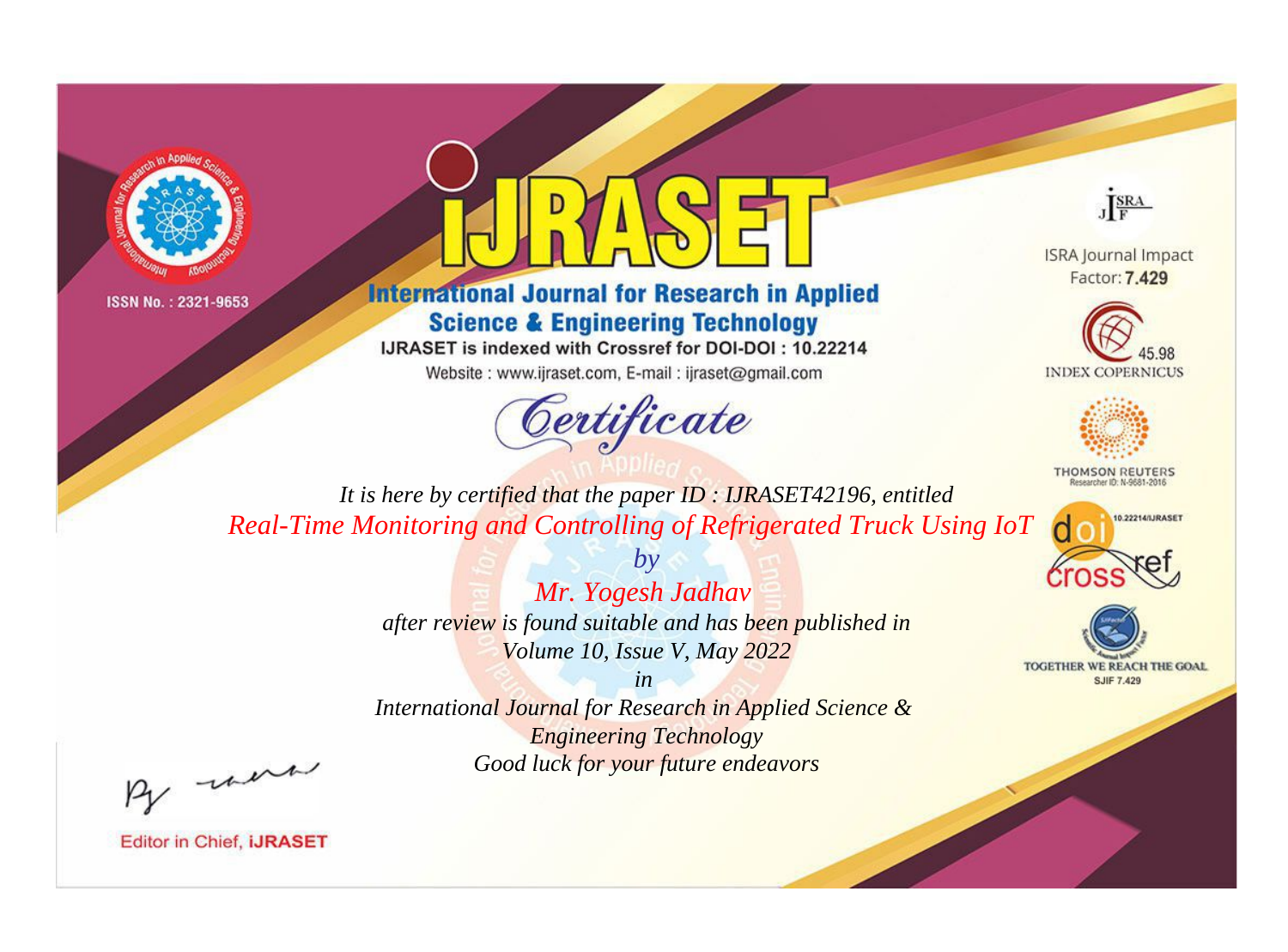



**International Journal for Research in Applied Science & Engineering Technology** 

IJRASET is indexed with Crossref for DOI-DOI: 10.22214

Website: www.ijraset.com, E-mail: ijraset@gmail.com



JERA

**ISRA Journal Impact** Factor: 7,429





**THOMSON REUTERS** 



TOGETHER WE REACH THE GOAL **SJIF 7.429** 

*It is here by certified that the paper ID : IJRASET42196, entitled Real-Time Monitoring and Controlling of Refrigerated Truck Using IoT*

> *Mr. Shivraj Band after review is found suitable and has been published in Volume 10, Issue V, May 2022*

*by*

*in* 

*International Journal for Research in Applied Science & Engineering Technology Good luck for your future endeavors*

By morn